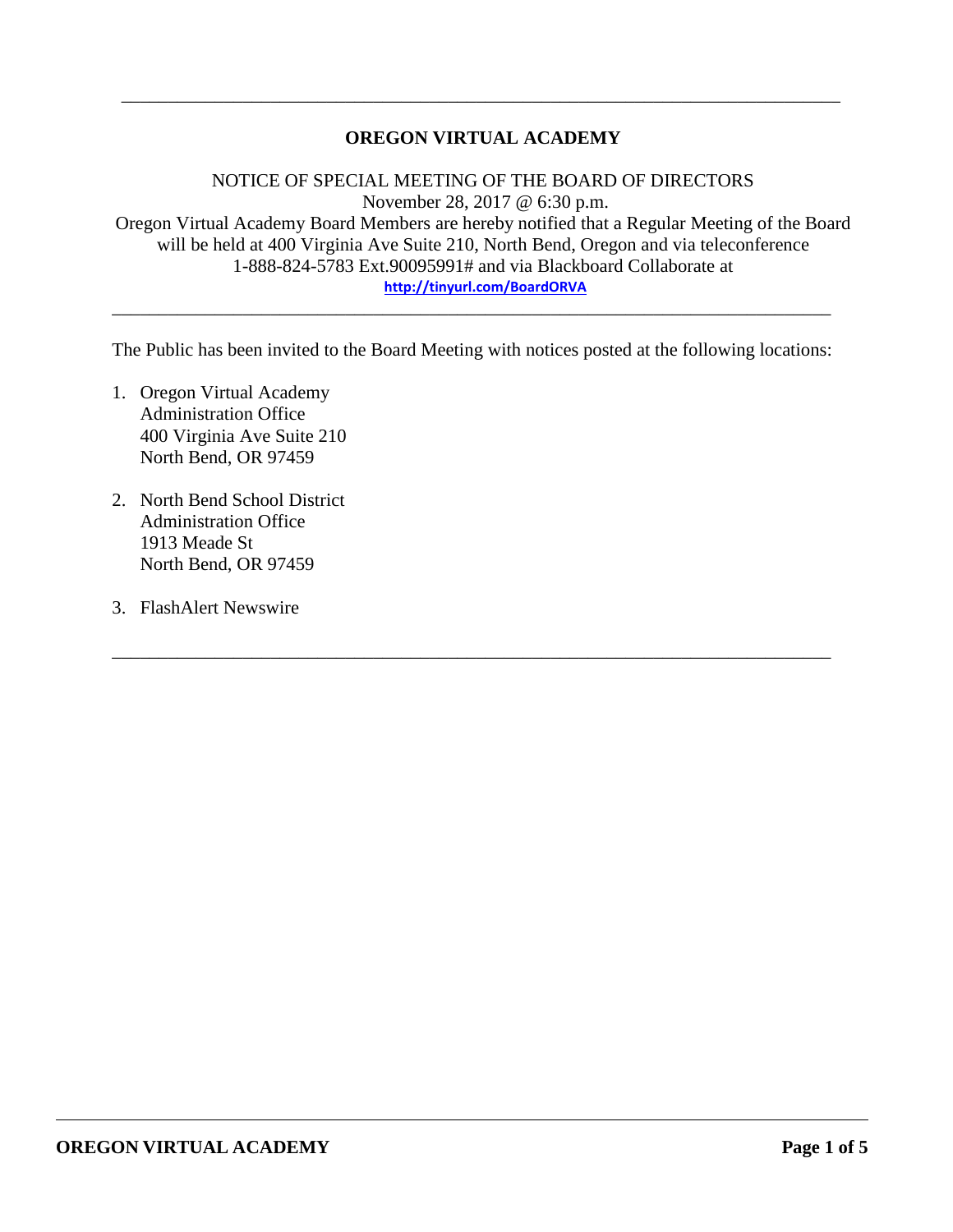#### **MINUTES SPECIAL MEETING AGENDA**

# **BOARD OF DIRECTORS OREGON VIRTUAL ACADEMY**

**Tuesday, November 28th , 2017 6:30 p.m.** ORVA Office 400 Virginia Ave Suite 210 North Bend, OR 97459

# **INSTRUCTIONS FOR PRESENTATIONS TO THE BOARD BY PARENTS AND CITIZENS**

The Oregon Virtual Academy welcomes your participation at the School's Board meetings. The purpose of a public meeting of the Board of Directors is to conduct the affairs of the School in public. We are pleased that you are in attendance and hope that you will visit these meetings often. Your participation assures us of continuing community interest in our School. To assist you in the ease of speaking/participating in our meetings, the following guidelines are provided.

- 1. Agendas are available to all audience members at the door to the meeting or by requesting the agenda from School Officials (541-751-8060).
- 2. The "Public Comment" portion is set aside for members of the audience to raise issues that are not specifically on the agenda. These presentations are limited to three (3) minutes and total time allotted to non-agenda items will not exceed fifteen (15) minutes. The Board may give direction to staff to respond to your concern or you may be offered the option of returning with a citizen-requested item.
- 3. When addressing the Board, speakers are requested to stand, to state their name and address, and to adhere to the time limits set forth.
- 4. Citizens may request that a topic related to school business be placed on a future agenda by submitting a written request at least seventy-two (72) hours in advance of any regular meeting. Once such an item is properly placed on the agenda, the Board can respond, interact, and act upon the item.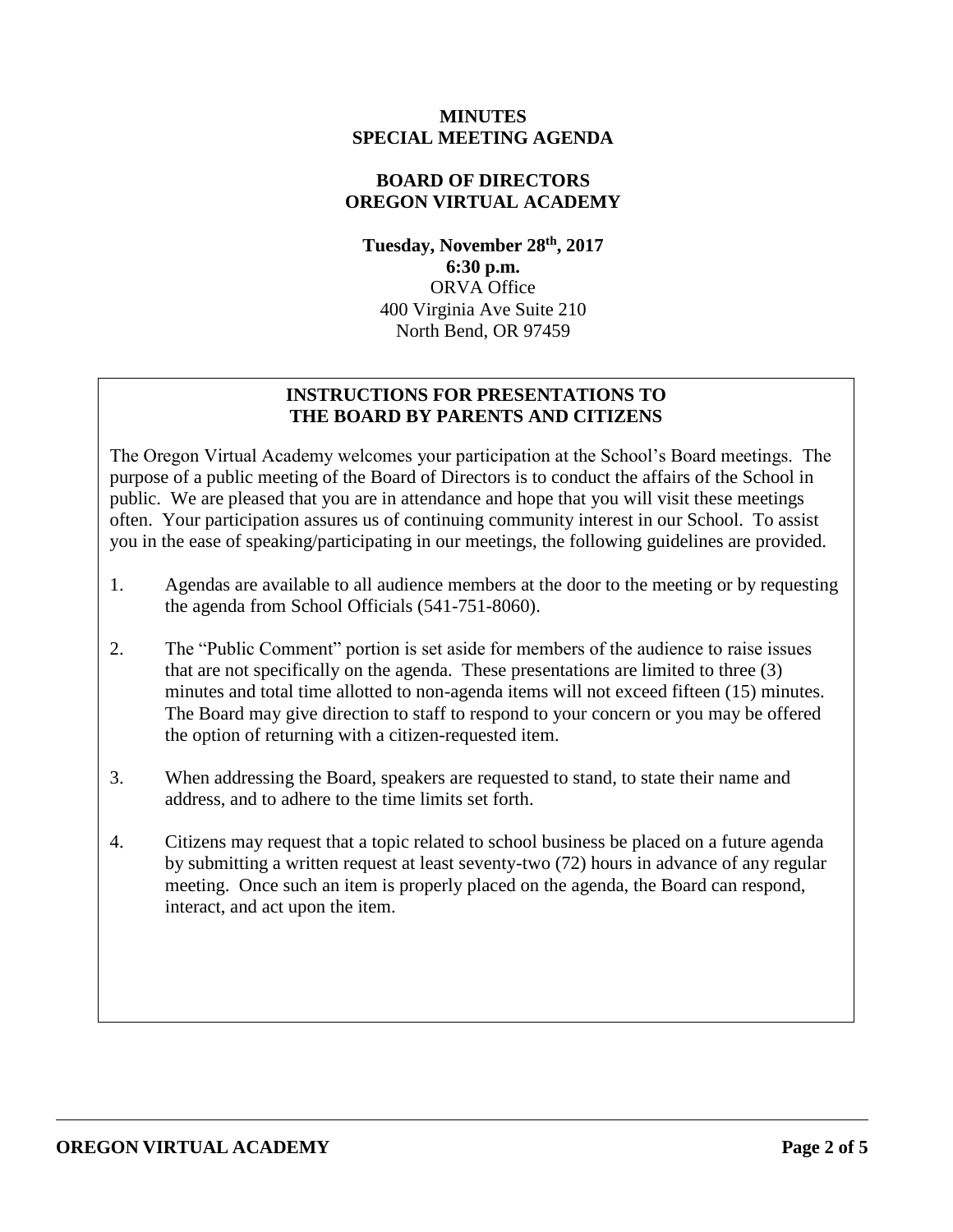# **I. PRELIMINARY**

**A.** Call To Order

Meeting was called to order by the Board Chair at 6:30 P.M.

**B.** Roll Call

| <b>Member</b>       | Title                      | Term      | <b>Present</b> | <b>Absent</b> | In | Out |
|---------------------|----------------------------|-----------|----------------|---------------|----|-----|
| Mr. Paul Tannahill  | Member                     | 2015-2018 | X              |               |    |     |
| Mr. Michael Herndon | Member                     | 2015-2018 | X              |               |    |     |
| Vacant              | Member                     | 2016-2019 |                |               |    |     |
| Mr. Steven Isaacs   | Member                     | 2016-2019 | X              |               |    |     |
| Mr. Brian Bray      | Temporary<br>Chairman      | 2016-2019 | X              |               |    |     |
| Mr. Barry Jahn      | Temporary<br>Vice Chairman | 2017-2020 | χ              |               |    |     |
| Vacant              | Member                     | 2017-2020 |                |               |    |     |

## **II. COMMUNICATIONS**

- **A.** PUBLIC COMMENTS:
	- No individual comment shall be for more than three (3) minutes and the total time for this purpose shall not exceed fifteen (15) minutes. Board members may respond to comments however no action can be taken. The Board may give direction to staff following comment.

*Ms. Zeman addressed the board on behalf of the English Language Arts Department regarding a grievance made to the Secondary Administrator and the Head of School that has not been given a response.* 

#### **B.** BOARD/STAFF DISCUSSION

1. Head of School Report: a. Audit Results

*Mr. Delaney with Pauly Rodgers and Co. reports on the 2016-2017 SY financial report. The purpose of the audit is to provide an opinion whether the financial statements and records are in accordance with generally accepted recording principals and accounting standards. Reviewed transaction sampling, bank statements, payroll records, checks, and other like bank records. No exceptions or issues were found in the audit. ORVA has received a clean opinion.* 

# **III. CONSENT AGENDA ITEMS**

All matters listed under the consent agenda are considered by the Board to be routine and will be approved/enacted by the Board in one motion in the form listed below. Unless specifically requested by a Board member for further discussion or removed from the agenda, there will be no discussion of these items prior to the Board votes on them. The Head of School recommends approval of all consent agenda items.

**A.** ITEMS FOR APPROVAL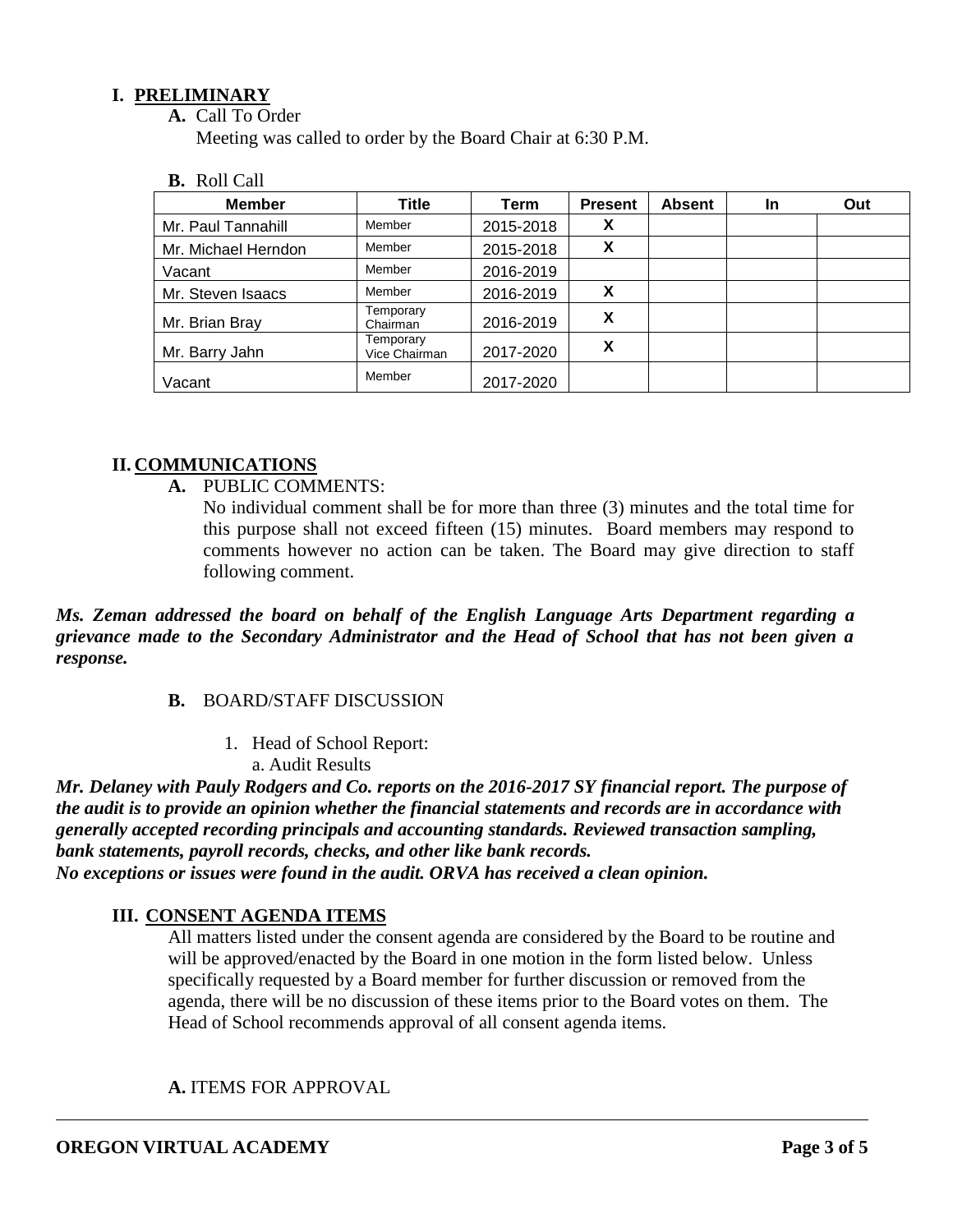1. K12 Invoice Payment

*Mr. Herndon reports on K12 invoice findings. See attached document.* 

*Mr. Jahn shares questions regarding the transaction list by Vendor. Would like to see a justification on the report showing what these expenses are for.* 

*Mr. Herndon shares that it would be helpful to see checks written by category.* 

*Mr. Chun-Hoon shares that this is the process for paying K12 services, while other vendors are payed first.* 

*Mr. Bray moved to approve the K12 Invoice Payment. Mr. Herndon seconded the motion. All were in favor with none opposed. The motion carried.=*

Motion Second

# **IV.SCHEDULED FOR ACTION**

- **A.** PERSONNEL
- **B.** BUSINESS

1. IV-BDRPT-01\_11-28-17 Consideration to Approve the Audit Results

| <b>Member</b>       | <b>Motion</b> | Aye          | <b>No</b>            | <b>Abstain</b> | <b>Absent</b> |
|---------------------|---------------|--------------|----------------------|----------------|---------------|
| Mr. Paul Tannahill  |               | χ            |                      |                |               |
| Mr. Michael Herndon |               | χ            |                      |                |               |
| Vacant              |               |              |                      |                |               |
| Mr. Steven Isaacs   |               | Χ            |                      |                |               |
| Mr. Brian Bray      | γ             | χ            |                      |                |               |
| Mr. Barry Jahn      |               | Χ            |                      |                |               |
| Vacant              |               |              |                      |                |               |
| Motion              | Carried(      | Not Carried( | $Vote,(A)$ $(N)(Ab)$ | Tabled(        |               |

*Mr. Bray moved to approve the Audit Results and forward to appropriate parties. All were in favor with none opposed. The motion carried.* 

**C.** INSTRUCTION AND CURRICULUM

**D.** PUPIL SERVICES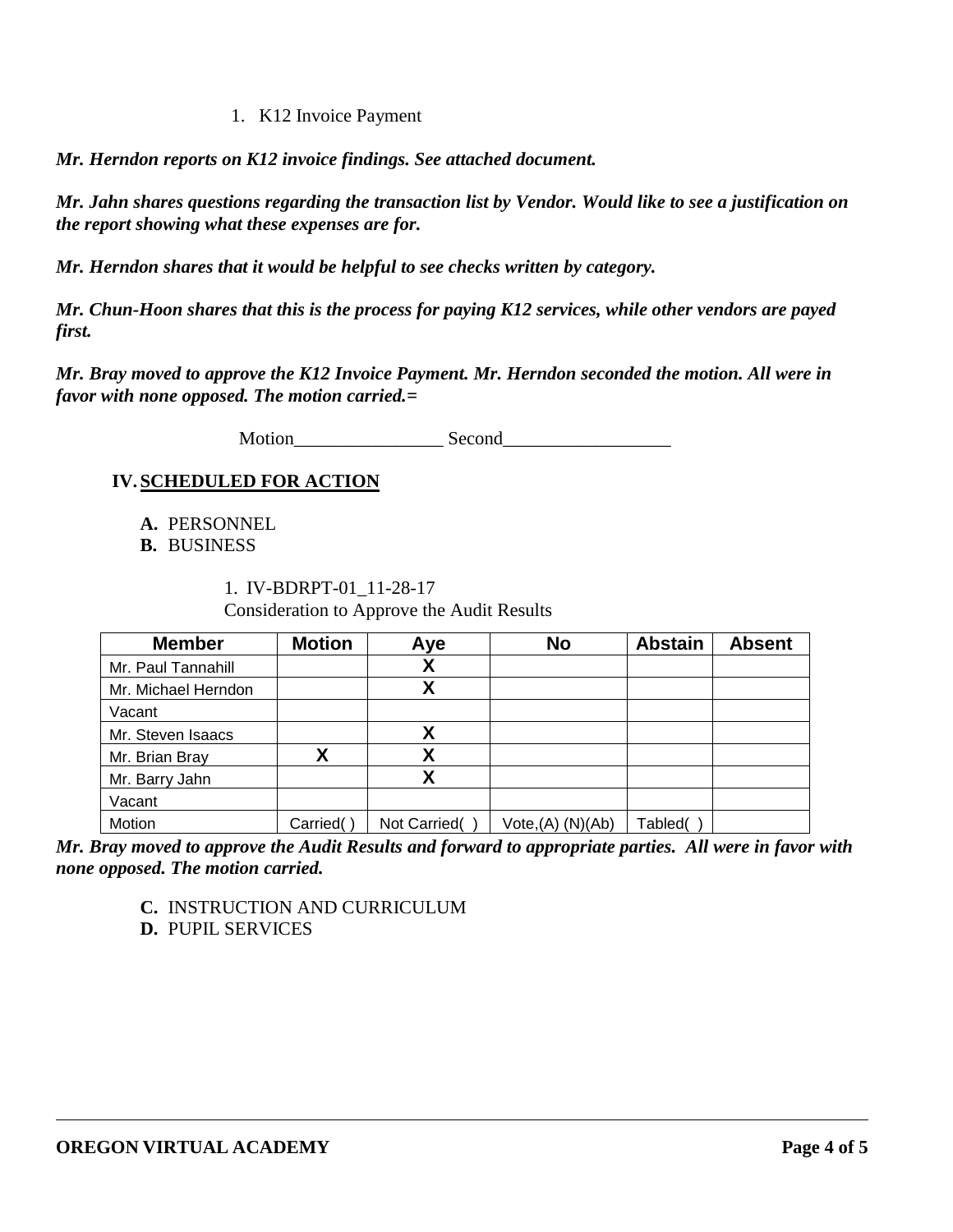# **V. ITEMS SCHEDULED FOR INFORMATION**

## **VI. ADJOURNMENT**

## *Mr. Bray moved to adjourn the meeting at 7:11 PM. All were in favor with none opposed.*

The meeting was adjourned at 7:11 P.M. (Action)

This Notice has been issued at the direction of the Board Chair, calling a regular meeting of the Board of Directors. Date Posted: <u>Tuesday November 21<sup>st</sup>, 2017</u>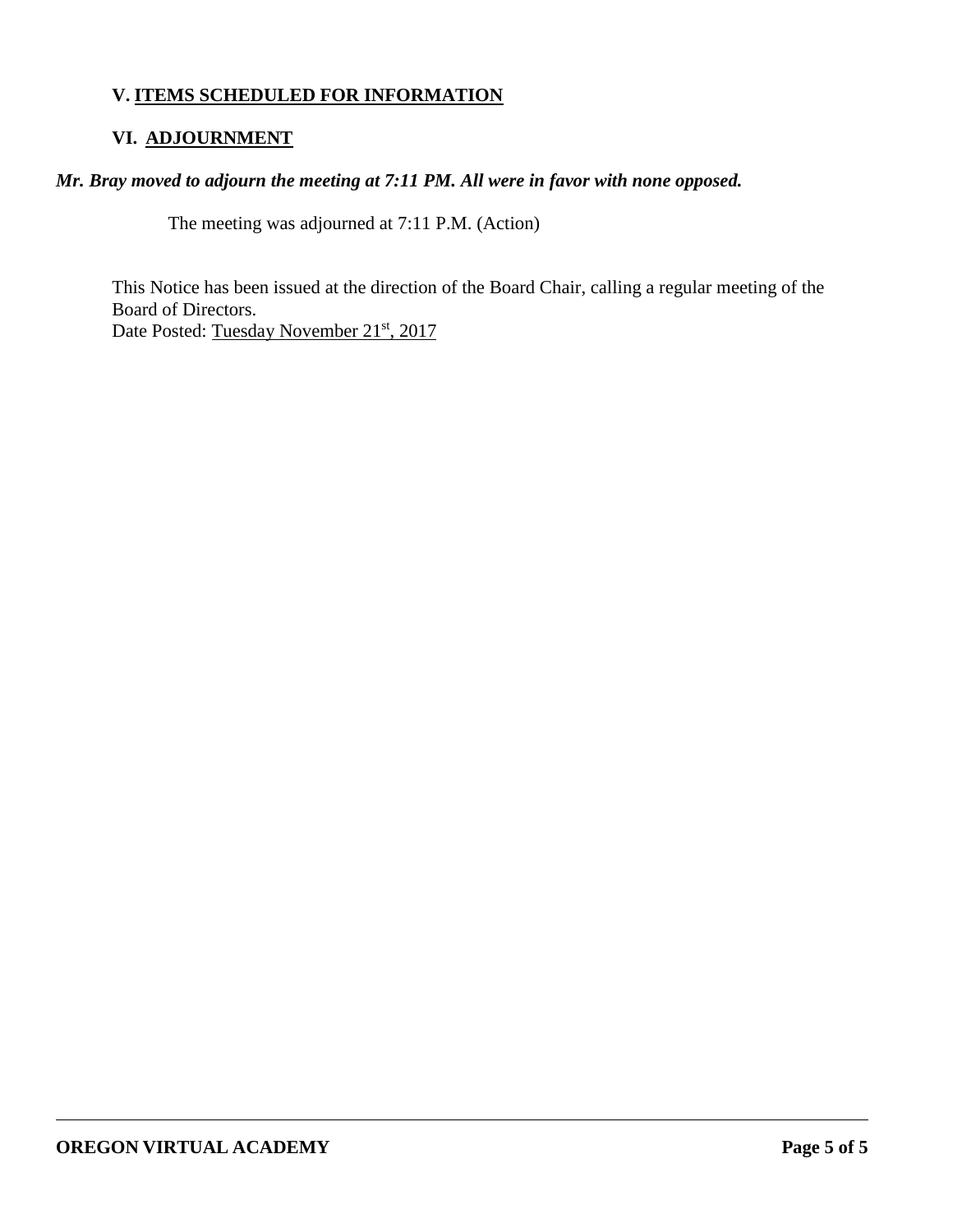# ORVA BOARD COMMENTS – Myk Herndon – November 28, 2017

I agree that we don't have everything we need in order to "talk" about our finances, but we do have enough to pay these invoices. I figured out how they give us the monthly credit (writing down the M&T invoice from \$359,182 to \$7,118.24. On the face of it, that's a considerable amount.

On the expense side, there are a few things that would help us quite a bit.

1) Under the current contract, I doubt we will ever get any visibility into how the Management and Technology Invoice gets broken down. It's the flat 15 and 7 percent of revenue that keeps us hamstrung. What is interesting is that the missing number in this whole setup and how it is derived can be back-calculated from these numbers. See On the income side below.

2) I am assuming that the OLS Invoice is for On Line Support, and this is a very reasonable number, although a satisfaction survey may indicate that we are not getting even that much value. I know Steve Isaacs has a very dim view here. We may want to ask for a survey to be done toward the end of February for families enrolled since September.

3) The Materials Invoice needs to be broken down by month, grade and resource. This is a huge number, and those are the ones you look at first. Interestingly, there is no category in the Audit that breaks this expense out. I would also like to understand the difference between Up Front and Monthly charges in the invoice.

4) Computers - Ditto. It is very difficult from the numbers presented to get a picture of exactly what happened in the month reported (or in this case, invoiced).

In both the Material and Computer Invoice cases, there is no real visibility at this point. To be honest, with the way they have their ed systems integrated to support the dashboard systems, we should also be able to get a dashboard that would give us a current picture in these areas.

Oh, and that check system report by vendor is a total loss. We need an expense by category report. If the vendors are categorized, then the bank should be able to supply that. Payroll, travel, conferences, equipment, supplies, therapy, miscellaneous, etc. would have meaning for us.

On the income side.... The question here is "What income side?"

The missing number is \$ 1,632,645.45. It isn't found anywhere, and yet it drives the entire financial report.

I derived it from the M & T invoice by taking the two numbers and dividing by .15 and .07 respectively, and they both give the same result. That's income. How that number is derived is literally half the equation, and we can't see it.